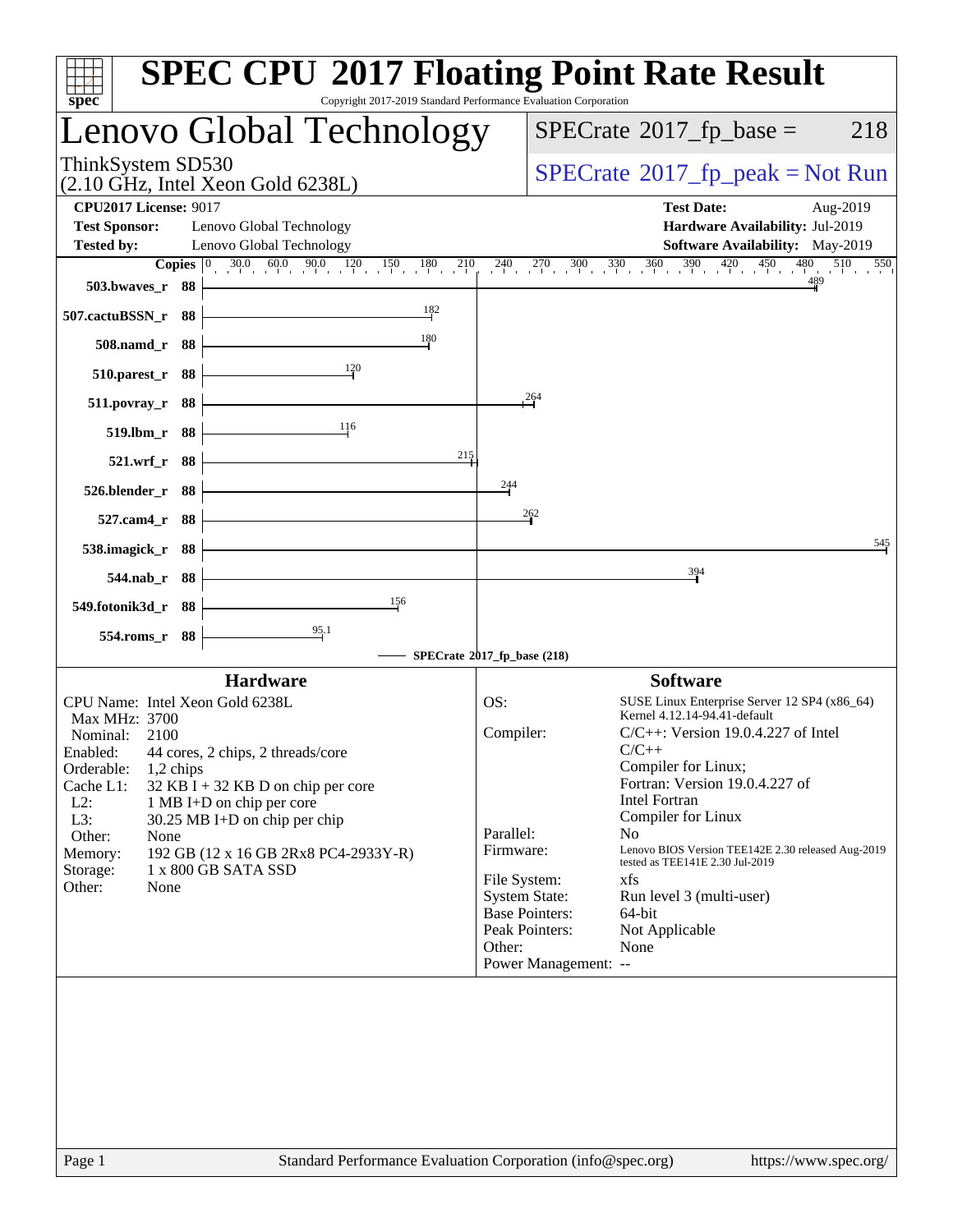

# Lenovo Global Technology

 $SPECTate@2017_fp\_base = 218$ 

(2.10 GHz, Intel Xeon Gold 6238L)

 $SPECTate@2017_fp\_peak = Not Run$ 

**[Test Sponsor:](http://www.spec.org/auto/cpu2017/Docs/result-fields.html#TestSponsor)** Lenovo Global Technology **[Hardware Availability:](http://www.spec.org/auto/cpu2017/Docs/result-fields.html#HardwareAvailability)** Jul-2019

**[CPU2017 License:](http://www.spec.org/auto/cpu2017/Docs/result-fields.html#CPU2017License)** 9017 **[Test Date:](http://www.spec.org/auto/cpu2017/Docs/result-fields.html#TestDate)** Aug-2019 **[Tested by:](http://www.spec.org/auto/cpu2017/Docs/result-fields.html#Testedby)** Lenovo Global Technology **[Software Availability:](http://www.spec.org/auto/cpu2017/Docs/result-fields.html#SoftwareAvailability)** May-2019

#### **[Results Table](http://www.spec.org/auto/cpu2017/Docs/result-fields.html#ResultsTable)**

|                                        | <b>Base</b>   |                |                | <b>Peak</b>    |            |                |            |               |                |              |                |              |                |              |
|----------------------------------------|---------------|----------------|----------------|----------------|------------|----------------|------------|---------------|----------------|--------------|----------------|--------------|----------------|--------------|
| <b>Benchmark</b>                       | <b>Copies</b> | <b>Seconds</b> | Ratio          | <b>Seconds</b> | Ratio      | <b>Seconds</b> | Ratio      | <b>Copies</b> | <b>Seconds</b> | <b>Ratio</b> | <b>Seconds</b> | <b>Ratio</b> | <b>Seconds</b> | <b>Ratio</b> |
| 503.bwaves_r                           | 88            | 1803           | 490            | 1805           | 489        | 1810           | 488        |               |                |              |                |              |                |              |
| 507.cactuBSSN r                        | 88            | 611            | 182            | 611            | 182        | 610            | 183        |               |                |              |                |              |                |              |
| $508$ .namd $r$                        | 88            | 464            | 180            | 464            | <b>180</b> | 465            | 180        |               |                |              |                |              |                |              |
| 510.parest_r                           | 88            | 1919           | 120            | 1922           | 120        | 1921           | <b>120</b> |               |                |              |                |              |                |              |
| 511.povray_r                           | 88            | 779            | 264            | 805            | 255        | 778            | 264        |               |                |              |                |              |                |              |
| 519.lbm r                              | 88            | 802            | <u>116</u>     | 802            | 116        | 802            | 116        |               |                |              |                |              |                |              |
| $521.wrf$ r                            | 88            | 922            | 214            | 918            | 215        | 899            | 219        |               |                |              |                |              |                |              |
| 526.blender r                          | 88            | 549            | 244            | 549            | 244        | 549            | 244        |               |                |              |                |              |                |              |
| $527$ .cam $4r$                        | 88            | 587            | 262            | 588            | 262        | 589            | 261        |               |                |              |                |              |                |              |
| 538.imagick_r                          | 88            | 401            | 545            | 402            | 545        | 401            | 545        |               |                |              |                |              |                |              |
| $544$ .nab r                           | 88            | 376            | 394            | 377            | 393        | 375            | 395        |               |                |              |                |              |                |              |
| 549.fotonik3d r                        | 88            | 2204           | 156            | 2204           | 156        | 2205           | 156        |               |                |              |                |              |                |              |
| $554$ .roms_r                          | 88            | 1472           | 95.0           | 1467           | 95.3       | 1471           | 95.1       |               |                |              |                |              |                |              |
| $SPECrate$ <sup>®</sup> 2017_fp_base = |               |                | 218            |                |            |                |            |               |                |              |                |              |                |              |
| $SPECrate^{\circ}2017$ fp peak =       |               |                | <b>Not Run</b> |                |            |                |            |               |                |              |                |              |                |              |

Results appear in the [order in which they were run.](http://www.spec.org/auto/cpu2017/Docs/result-fields.html#RunOrder) Bold underlined text [indicates a median measurement.](http://www.spec.org/auto/cpu2017/Docs/result-fields.html#Median)

#### **[Submit Notes](http://www.spec.org/auto/cpu2017/Docs/result-fields.html#SubmitNotes)**

 The numactl mechanism was used to bind copies to processors. The config file option 'submit' was used to generate numactl commands to bind each copy to a specific processor. For details, please see the config file.

### **[Operating System Notes](http://www.spec.org/auto/cpu2017/Docs/result-fields.html#OperatingSystemNotes)**

Stack size set to unlimited using "ulimit -s unlimited"

### **[General Notes](http://www.spec.org/auto/cpu2017/Docs/result-fields.html#GeneralNotes)**

Environment variables set by runcpu before the start of the run: LD\_LIBRARY\_PATH = "/home/cpu2017-1.0.5-ic19.0u4/lib/intel64"

 Binaries compiled on a system with 1x Intel Core i9-799X CPU + 32GB RAM memory using Redhat Enterprise Linux 7.5 Transparent Huge Pages enabled by default Prior to runcpu invocation Filesystem page cache synced and cleared with: sync; echo 3> /proc/sys/vm/drop\_caches runcpu command invoked through numactl i.e.: numactl --interleave=all runcpu <etc> NA: The test sponsor attests, as of date of publication, that CVE-2017-5754 (Meltdown) is mitigated in the system as tested and documented.

**(Continued on next page)**

| Page 2 | Standard Performance Evaluation Corporation (info@spec.org) | https://www.spec.org/ |
|--------|-------------------------------------------------------------|-----------------------|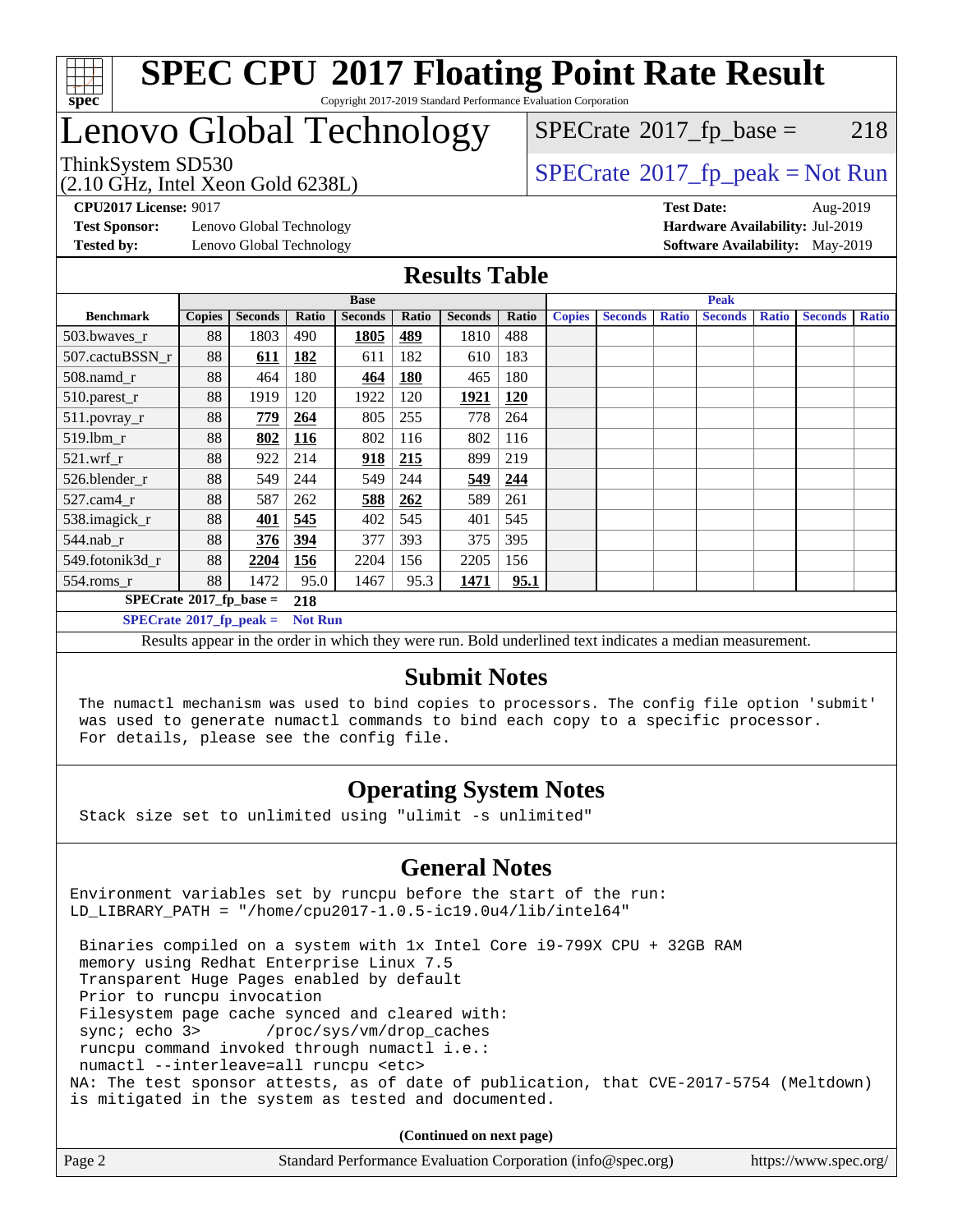

# **[SPEC CPU](http://www.spec.org/auto/cpu2017/Docs/result-fields.html#SPECCPU2017FloatingPointRateResult)[2017 Floating Point Rate Result](http://www.spec.org/auto/cpu2017/Docs/result-fields.html#SPECCPU2017FloatingPointRateResult)**

Copyright 2017-2019 Standard Performance Evaluation Corporation

Lenovo Global Technology

 $SPECTate@2017_fp\_base = 218$ 

(2.10 GHz, Intel Xeon Gold 6238L)

ThinkSystem SD530  $SPECrate^{\circ}2017$  $SPECrate^{\circ}2017$  fp\_peak = Not Run

**[Test Sponsor:](http://www.spec.org/auto/cpu2017/Docs/result-fields.html#TestSponsor)** Lenovo Global Technology **[Hardware Availability:](http://www.spec.org/auto/cpu2017/Docs/result-fields.html#HardwareAvailability)** Jul-2019 **[Tested by:](http://www.spec.org/auto/cpu2017/Docs/result-fields.html#Testedby)** Lenovo Global Technology **[Software Availability:](http://www.spec.org/auto/cpu2017/Docs/result-fields.html#SoftwareAvailability)** May-2019

**[CPU2017 License:](http://www.spec.org/auto/cpu2017/Docs/result-fields.html#CPU2017License)** 9017 **[Test Date:](http://www.spec.org/auto/cpu2017/Docs/result-fields.html#TestDate)** Aug-2019

#### **[General Notes \(Continued\)](http://www.spec.org/auto/cpu2017/Docs/result-fields.html#GeneralNotes)**

Yes: The test sponsor attests, as of date of publication, that CVE-2017-5753 (Spectre variant 1) is mitigated in the system as tested and documented. Yes: The test sponsor attests, as of date of publication, that CVE-2017-5715 (Spectre variant 2) is mitigated in the system as tested and documented. Yes: The test sponsor attests, as of date of publication, that CVE-2018-3640 (Spectre variant 3a) is mitigated in the system as tested and documented. Yes: The test sponsor attests, as of date of publication, that CVE-2018-3639 (Spectre variant 4) is mitigated in the system as tested and documented.

### **[Platform Notes](http://www.spec.org/auto/cpu2017/Docs/result-fields.html#PlatformNotes)**

Page 3 Standard Performance Evaluation Corporation [\(info@spec.org\)](mailto:info@spec.org) <https://www.spec.org/> BIOS configuration: Choose Operating Mode set to Maximum Performance Choose Operating Mode set to Custom Mode Intel Virtualization Technology set to Disable MONITOR/MWAIT set to Enable SNC set to Enable Sysinfo program /home/cpu2017-1.0.5-ic19.0u4/bin/sysinfo Rev: r5974 of 2018-05-19 9bcde8f2999c33d61f64985e45859ea9 running on linux-9o25 Mon Aug 26 14:57:27 2019 SUT (System Under Test) info as seen by some common utilities. For more information on this section, see <https://www.spec.org/cpu2017/Docs/config.html#sysinfo> From /proc/cpuinfo model name : Intel(R) Xeon(R) Gold 6238L CPU @ 2.10GHz 2 "physical id"s (chips) 88 "processors" cores, siblings (Caution: counting these is hw and system dependent. The following excerpts from /proc/cpuinfo might not be reliable. Use with caution.) cpu cores : 22 siblings : 44 physical 0: cores 0 1 2 3 4 5 8 9 10 11 12 16 17 18 19 20 21 24 25 26 27 28 physical 1: cores 0 1 2 3 4 5 8 9 10 11 12 16 17 18 19 20 21 24 25 26 27 28 From lscpu: Architecture: x86\_64<br>
CPU op-mode(s): 32-bit, 64-bit CPU op-mode(s):<br>Byte Order: Little Endian CPU(s): 88 On-line CPU(s) list: 0-87 Thread(s) per core: 2 Core(s) per socket: 22 Socket(s): 2 NUMA node(s): 4 **(Continued on next page)**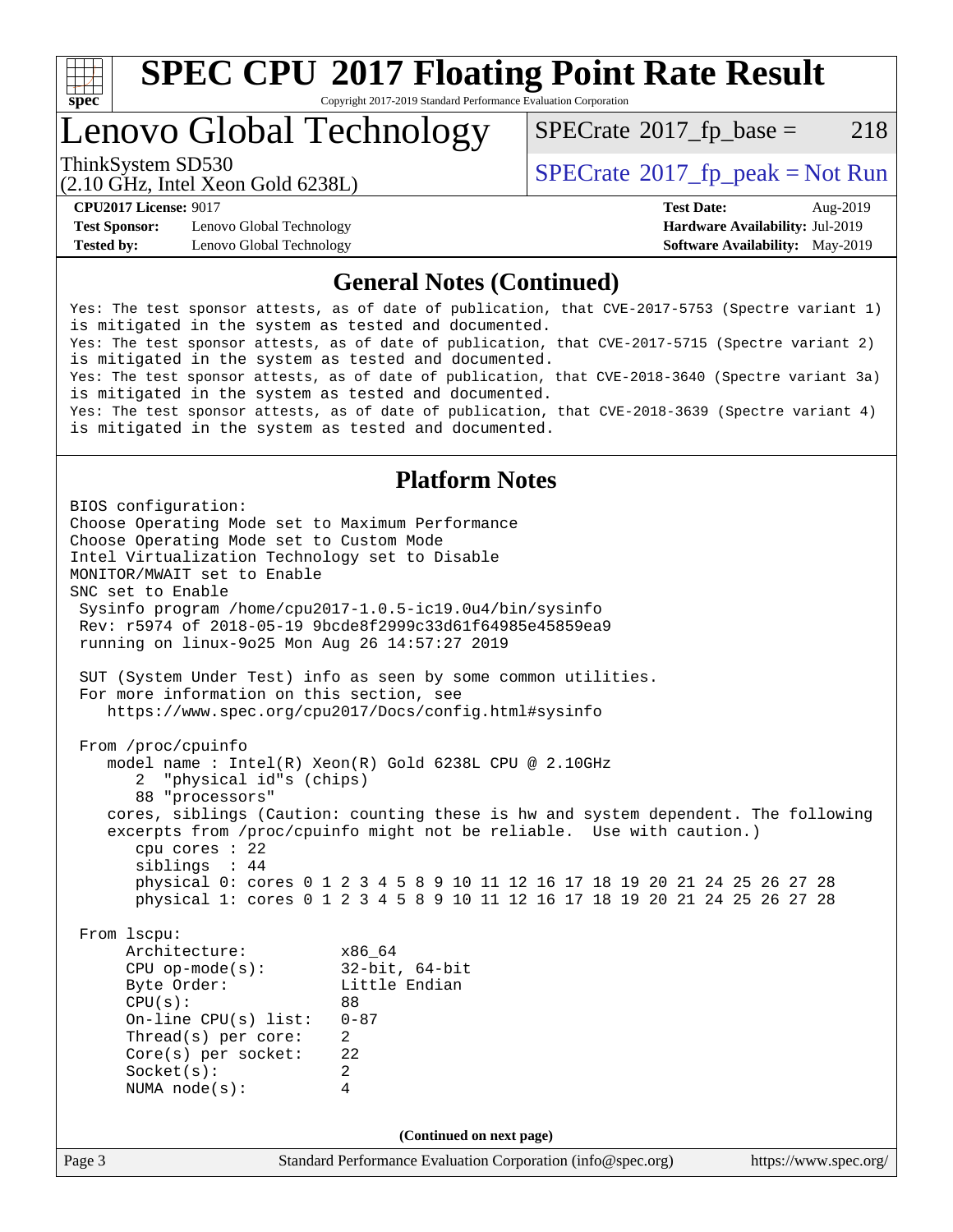

# **[SPEC CPU](http://www.spec.org/auto/cpu2017/Docs/result-fields.html#SPECCPU2017FloatingPointRateResult)[2017 Floating Point Rate Result](http://www.spec.org/auto/cpu2017/Docs/result-fields.html#SPECCPU2017FloatingPointRateResult)**

Copyright 2017-2019 Standard Performance Evaluation Corporation

Lenovo Global Technology

 $SPECTate@2017_fp\_base = 218$ 

(2.10 GHz, Intel Xeon Gold 6238L)

ThinkSystem SD530<br>  $(2.10 \text{ GHz})$  Intel Xeon Gold 6238I)

**[CPU2017 License:](http://www.spec.org/auto/cpu2017/Docs/result-fields.html#CPU2017License)** 9017 **[Test Date:](http://www.spec.org/auto/cpu2017/Docs/result-fields.html#TestDate)** Aug-2019

**[Test Sponsor:](http://www.spec.org/auto/cpu2017/Docs/result-fields.html#TestSponsor)** Lenovo Global Technology **[Hardware Availability:](http://www.spec.org/auto/cpu2017/Docs/result-fields.html#HardwareAvailability)** Jul-2019 **[Tested by:](http://www.spec.org/auto/cpu2017/Docs/result-fields.html#Testedby)** Lenovo Global Technology **[Software Availability:](http://www.spec.org/auto/cpu2017/Docs/result-fields.html#SoftwareAvailability)** May-2019

#### **[Platform Notes \(Continued\)](http://www.spec.org/auto/cpu2017/Docs/result-fields.html#PlatformNotes)**

| Vendor ID:<br>CPU family:                                                                                                                                               | GenuineIntel<br>6                                                                   |  |  |  |  |
|-------------------------------------------------------------------------------------------------------------------------------------------------------------------------|-------------------------------------------------------------------------------------|--|--|--|--|
| Model:                                                                                                                                                                  | 85                                                                                  |  |  |  |  |
| Model name:                                                                                                                                                             | $Intel(R) Xeon(R) Gold 6238L CPU @ 2.10GHz$                                         |  |  |  |  |
| Stepping:                                                                                                                                                               | 7                                                                                   |  |  |  |  |
| CPU MHz:                                                                                                                                                                | 2100.000                                                                            |  |  |  |  |
| CPU max MHz:                                                                                                                                                            | 3700.0000                                                                           |  |  |  |  |
| CPU min MHz:                                                                                                                                                            | 1000.0000                                                                           |  |  |  |  |
| BogoMIPS:                                                                                                                                                               | 4200.00                                                                             |  |  |  |  |
| Virtualization:                                                                                                                                                         | $VT - x$                                                                            |  |  |  |  |
| L1d cache:                                                                                                                                                              | 32K                                                                                 |  |  |  |  |
| Lli cache:                                                                                                                                                              | 32K                                                                                 |  |  |  |  |
| $L2$ cache:                                                                                                                                                             | 1024K                                                                               |  |  |  |  |
| $L3$ cache:                                                                                                                                                             | 30976K                                                                              |  |  |  |  |
| NUMA node0 CPU(s):                                                                                                                                                      | $0-2, 6-8, 11-13, 17, 18, 44-46, 50-52, 55-57, 61, 62$                              |  |  |  |  |
| NUMA nodel CPU(s):                                                                                                                                                      | $3-5, 9, 10, 14-16, 19-21, 47-49, 53, 54, 58-60, 63-65$                             |  |  |  |  |
| NUMA $node2$ $CPU(s)$ :                                                                                                                                                 | 22-24, 28-30, 33-35, 39, 40, 66-68, 72-74, 77-79, 83, 84                            |  |  |  |  |
| NUMA node3 CPU(s):                                                                                                                                                      | 25-27, 31, 32, 36-38, 41-43, 69-71, 75, 76, 80-82, 85-87                            |  |  |  |  |
| Flaqs:                                                                                                                                                                  | fpu vme de pse tsc msr pae mce cx8 apic sep mtrr pge mca cmov                       |  |  |  |  |
|                                                                                                                                                                         | pat pse36 clflush dts acpi mmx fxsr sse sse2 ss ht tm pbe syscall nx pdpelgb rdtscp |  |  |  |  |
|                                                                                                                                                                         | lm constant_tsc art arch_perfmon pebs bts rep_good nopl xtopology nonstop_tsc cpuid |  |  |  |  |
|                                                                                                                                                                         | aperfmperf pni pclmulqdq dtes64 monitor ds_cpl vmx smx est tm2 ssse3 sdbg fma cx16  |  |  |  |  |
|                                                                                                                                                                         | xtpr pdcm pcid dca sse4_1 sse4_2 x2apic movbe popcnt tsc_deadline_timer aes xsave   |  |  |  |  |
|                                                                                                                                                                         | avx f16c rdrand lahf_lm abm 3dnowprefetch cpuid_fault epb cat_13 cdp_13             |  |  |  |  |
|                                                                                                                                                                         | invpcid_single intel_ppin ssbd mba ibrs ibpb stibp tpr_shadow vnmi flexpriority ept |  |  |  |  |
| vpid fsgsbase tsc_adjust bmil hle avx2 smep bmi2 erms invpcid rtm cqm mpx rdt_a<br>avx512f avx512dq rdseed adx smap clflushopt clwb intel_pt avx512cd avx512bw avx512vl |                                                                                     |  |  |  |  |
|                                                                                                                                                                         | xsaveopt xsavec xgetbvl xsaves cqm_llc cqm_occup_llc cqm_mbm_total cqm_mbm_local    |  |  |  |  |
|                                                                                                                                                                         |                                                                                     |  |  |  |  |
| dtherm ida arat pln pts pku ospke avx512_vnni flush_lld arch_capabilities                                                                                               |                                                                                     |  |  |  |  |
| /proc/cpuinfo cache data                                                                                                                                                |                                                                                     |  |  |  |  |
| cache size : 30976 KB                                                                                                                                                   |                                                                                     |  |  |  |  |
| From numactl --hardware WARNING: a numactl 'node' might or might not correspond to a                                                                                    |                                                                                     |  |  |  |  |
| physical chip.                                                                                                                                                          |                                                                                     |  |  |  |  |
| $available: 4 nodes (0-3)$                                                                                                                                              |                                                                                     |  |  |  |  |
|                                                                                                                                                                         | node 0 cpus: 0 1 2 6 7 8 11 12 13 17 18 44 45 46 50 51 52 55 56 57 61 62            |  |  |  |  |
| node 0 size: 47971 MB                                                                                                                                                   |                                                                                     |  |  |  |  |
| node 0 free: 47589 MB                                                                                                                                                   |                                                                                     |  |  |  |  |
|                                                                                                                                                                         | node 1 cpus: 3 4 5 9 10 14 15 16 19 20 21 47 48 49 53 54 58 59 60 63 64 65          |  |  |  |  |
| node 1 size: 48369 MB                                                                                                                                                   |                                                                                     |  |  |  |  |
| node 1 free: 48081 MB                                                                                                                                                   |                                                                                     |  |  |  |  |
|                                                                                                                                                                         | node 2 cpus: 22 23 24 28 29 30 33 34 35 39 40 66 67 68 72 73 74 77 78 79 83 84      |  |  |  |  |
| node 2 size: 48369 MB                                                                                                                                                   |                                                                                     |  |  |  |  |
| node 2 free: 47907 MB                                                                                                                                                   |                                                                                     |  |  |  |  |
|                                                                                                                                                                         | node 3 cpus: 25 26 27 31 32 36 37 38 41 42 43 69 70 71 75 76 80 81 82 85 86 87      |  |  |  |  |
| node 3 size: 48338 MB                                                                                                                                                   |                                                                                     |  |  |  |  |
| (Continued on next page)                                                                                                                                                |                                                                                     |  |  |  |  |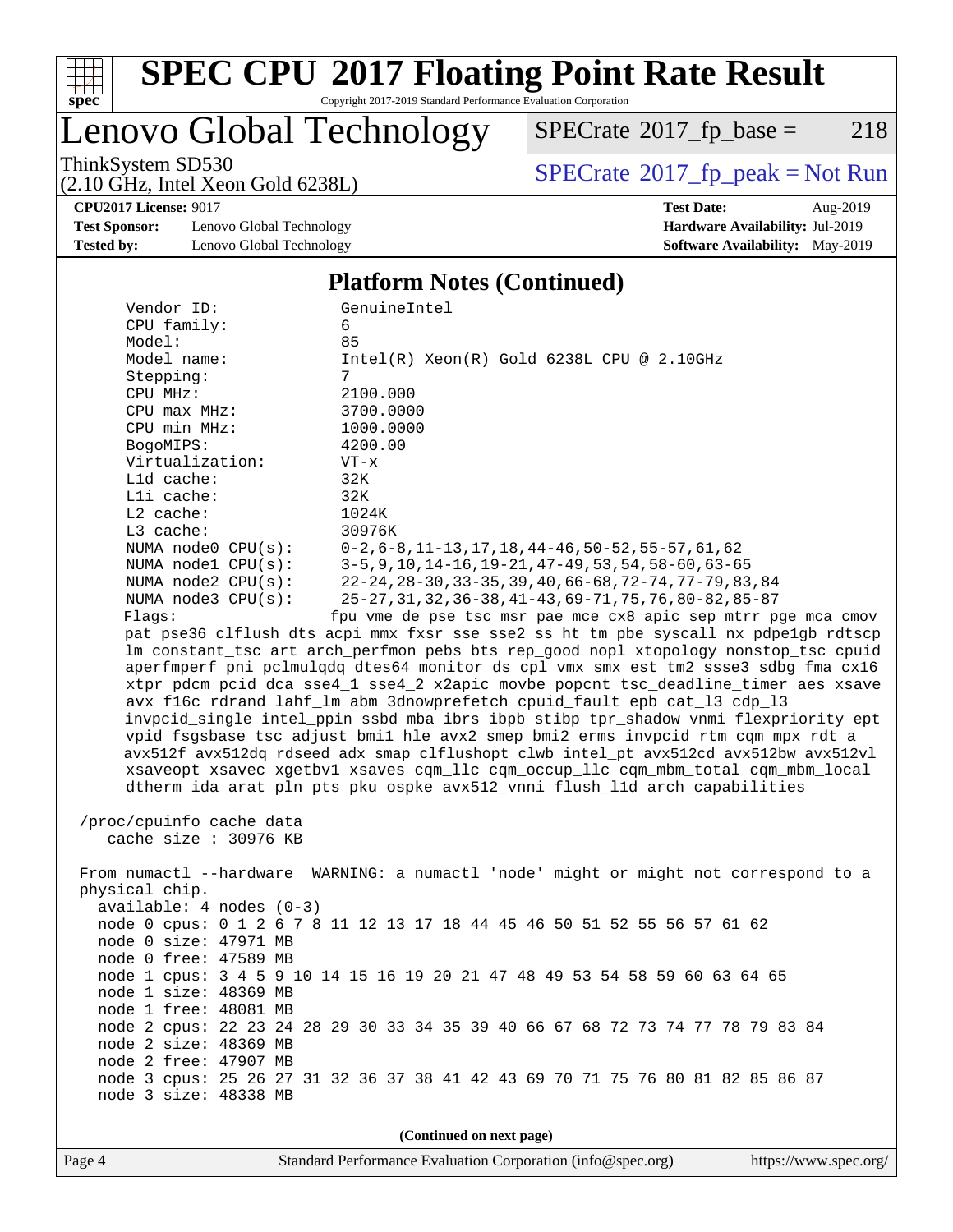| <b>SPEC CPU®2017 Floating Point Rate Result</b><br>Copyright 2017-2019 Standard Performance Evaluation Corporation<br>$spec^*$                                                                                                                                                                                                                                                                                                                                                                                                                                                                                                                                                                                                                                                                                                                                                                                                                                                                                                                                                                                                                                                                                                                                                                                                                                                                                                                                    |                                                |
|-------------------------------------------------------------------------------------------------------------------------------------------------------------------------------------------------------------------------------------------------------------------------------------------------------------------------------------------------------------------------------------------------------------------------------------------------------------------------------------------------------------------------------------------------------------------------------------------------------------------------------------------------------------------------------------------------------------------------------------------------------------------------------------------------------------------------------------------------------------------------------------------------------------------------------------------------------------------------------------------------------------------------------------------------------------------------------------------------------------------------------------------------------------------------------------------------------------------------------------------------------------------------------------------------------------------------------------------------------------------------------------------------------------------------------------------------------------------|------------------------------------------------|
| Lenovo Global Technology                                                                                                                                                                                                                                                                                                                                                                                                                                                                                                                                                                                                                                                                                                                                                                                                                                                                                                                                                                                                                                                                                                                                                                                                                                                                                                                                                                                                                                          | $SPECrate^{\circledast}2017$ _fp_base =<br>218 |
| ThinkSystem SD530<br>(2.10 GHz, Intel Xeon Gold 6238L)                                                                                                                                                                                                                                                                                                                                                                                                                                                                                                                                                                                                                                                                                                                                                                                                                                                                                                                                                                                                                                                                                                                                                                                                                                                                                                                                                                                                            | $SPECrate^{\circ}2017$ [p_peak = Not Run       |
| <b>CPU2017 License: 9017</b>                                                                                                                                                                                                                                                                                                                                                                                                                                                                                                                                                                                                                                                                                                                                                                                                                                                                                                                                                                                                                                                                                                                                                                                                                                                                                                                                                                                                                                      | <b>Test Date:</b><br>Aug-2019                  |
| <b>Test Sponsor:</b><br>Lenovo Global Technology                                                                                                                                                                                                                                                                                                                                                                                                                                                                                                                                                                                                                                                                                                                                                                                                                                                                                                                                                                                                                                                                                                                                                                                                                                                                                                                                                                                                                  | Hardware Availability: Jul-2019                |
| <b>Tested by:</b><br>Lenovo Global Technology                                                                                                                                                                                                                                                                                                                                                                                                                                                                                                                                                                                                                                                                                                                                                                                                                                                                                                                                                                                                                                                                                                                                                                                                                                                                                                                                                                                                                     | Software Availability: May-2019                |
| <b>Platform Notes (Continued)</b>                                                                                                                                                                                                                                                                                                                                                                                                                                                                                                                                                                                                                                                                                                                                                                                                                                                                                                                                                                                                                                                                                                                                                                                                                                                                                                                                                                                                                                 |                                                |
| node 3 free: 48069 MB<br>node distances:<br>node<br>$\overline{0}$<br>3<br>$\mathbf{1}$<br>2<br>21<br>0:<br>10<br>11<br>21<br>1:<br>11 10 21<br>21<br>2:<br>21  21<br>10<br>-11<br>3:<br>21<br>21<br>11<br>10<br>From /proc/meminfo<br>MemTotal:<br>197682040 kB<br>HugePages_Total:<br>0<br>Hugepagesize:<br>2048 kB<br>From /etc/*release* /etc/*version*<br>$S$ uSE-release:<br>SUSE Linux Enterprise Server 12 (x86_64)<br>$VERSION = 12$<br>$PATCHLEVEL = 4$<br># This file is deprecated and will be removed in a future service pack or release.<br># Please check /etc/os-release for details about this release.<br>os-release:<br>NAME="SLES"<br>VERSION="12-SP4"<br>VERSION_ID="12.4"<br>PRETTY_NAME="SUSE Linux Enterprise Server 12 SP4"<br>ID="sles"<br>ANSI_COLOR="0;32"<br>$CPE\_NAME = "cpe://o:suse: sles:12:sp4"$<br>uname $-a$ :<br>Linux linux-9025 4.12.14-94.41-default #1 SMP Wed Oct 31 12:25:04 UTC 2018 (3090901)<br>x86 64 x86 64 x86 64 GNU/Linux<br>Kernel self-reported vulnerability status:<br>CVE-2017-5754 (Meltdown):<br>Not affected<br>CVE-2017-5753 (Spectre variant 1): Mitigation: __user pointer sanitization<br>CVE-2017-5715 (Spectre variant 2): Mitigation: Indirect Branch Restricted Speculation,<br>IBPB, IBRS_FW<br>run-level 3 Aug 26 14:56<br>SPEC is set to: /home/cpu2017-1.0.5-ic19.0u4<br>Type Size Used Avail Use% Mounted on<br>Filesystem<br>$/\text{dev/sda}$ 3<br>744G<br>47G 698G<br>$7\%$ /<br>xfs |                                                |
| Additional information from dmidecode follows. WARNING: Use caution when you interpret                                                                                                                                                                                                                                                                                                                                                                                                                                                                                                                                                                                                                                                                                                                                                                                                                                                                                                                                                                                                                                                                                                                                                                                                                                                                                                                                                                            |                                                |
| (Continued on next page)                                                                                                                                                                                                                                                                                                                                                                                                                                                                                                                                                                                                                                                                                                                                                                                                                                                                                                                                                                                                                                                                                                                                                                                                                                                                                                                                                                                                                                          |                                                |
| Page 5<br>Standard Performance Evaluation Corporation (info@spec.org)                                                                                                                                                                                                                                                                                                                                                                                                                                                                                                                                                                                                                                                                                                                                                                                                                                                                                                                                                                                                                                                                                                                                                                                                                                                                                                                                                                                             | https://www.spec.org/                          |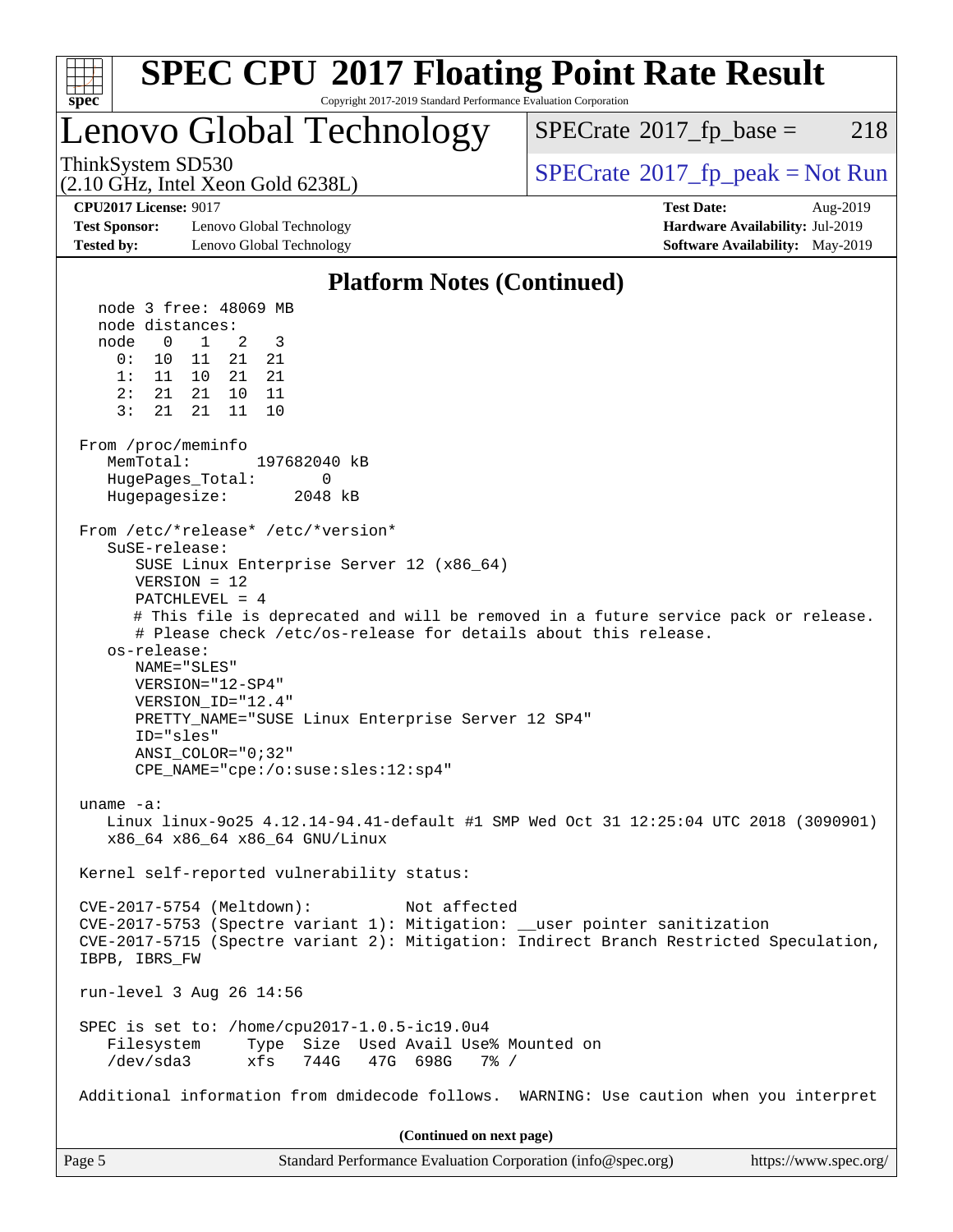

### Lenovo Global Technology

 $SPECTate@2017_fp\_base = 218$ 

(2.10 GHz, Intel Xeon Gold 6238L)

ThinkSystem SD530<br>  $\begin{array}{c}\n\text{SPECrate} \textcirc 2017\_fp\_peak = Not Run \\
\text{SPECrate} \textcirc 2017\_fp\_peak = Not Run\n\end{array}$  $\begin{array}{c}\n\text{SPECrate} \textcirc 2017\_fp\_peak = Not Run \\
\text{SPECrate} \textcirc 2017\_fp\_peak = Not Run\n\end{array}$  $\begin{array}{c}\n\text{SPECrate} \textcirc 2017\_fp\_peak = Not Run \\
\text{SPECrate} \textcirc 2017\_fp\_peak = Not Run\n\end{array}$ 

**[Test Sponsor:](http://www.spec.org/auto/cpu2017/Docs/result-fields.html#TestSponsor)** Lenovo Global Technology **[Hardware Availability:](http://www.spec.org/auto/cpu2017/Docs/result-fields.html#HardwareAvailability)** Jul-2019 **[Tested by:](http://www.spec.org/auto/cpu2017/Docs/result-fields.html#Testedby)** Lenovo Global Technology **[Software Availability:](http://www.spec.org/auto/cpu2017/Docs/result-fields.html#SoftwareAvailability)** May-2019

**[CPU2017 License:](http://www.spec.org/auto/cpu2017/Docs/result-fields.html#CPU2017License)** 9017 **[Test Date:](http://www.spec.org/auto/cpu2017/Docs/result-fields.html#TestDate)** Aug-2019

#### **[Platform Notes \(Continued\)](http://www.spec.org/auto/cpu2017/Docs/result-fields.html#PlatformNotes)**

 this section. The 'dmidecode' program reads system data which is "intended to allow hardware to be accurately determined", but the intent may not be met, as there are frequent changes to hardware, firmware, and the "DMTF SMBIOS" standard. BIOS Lenovo -[TEE141E-2.30]- 07/02/2019 Memory: 4x NO DIMM NO DIMM

12x Samsung M393A2K43CB2-CVF 16 GB 2 rank 2933

(End of data from sysinfo program)

#### **[Compiler Version Notes](http://www.spec.org/auto/cpu2017/Docs/result-fields.html#CompilerVersionNotes)**

| Page 6                                                                                                                                                                                                                                                                                   | Standard Performance Evaluation Corporation (info@spec.org)<br>https://www.spec.org/ |
|------------------------------------------------------------------------------------------------------------------------------------------------------------------------------------------------------------------------------------------------------------------------------------------|--------------------------------------------------------------------------------------|
|                                                                                                                                                                                                                                                                                          | (Continued on next page)                                                             |
| Intel(R) C++ Intel(R) 64 Compiler for applications running on Intel(R) 64,<br>Version 19.0.4.227 Build 20190416<br>Copyright (C) 1985-2019 Intel Corporation. All rights reserved.<br>Intel(R) C Intel(R) 64 Compiler for applications running on Intel(R) 64,                           |                                                                                      |
| $C++$ , C, Fortran   507.cactuBSSN_r(base)                                                                                                                                                                                                                                               |                                                                                      |
| Version 19.0.4.227 Build 20190416<br>Copyright (C) 1985-2019 Intel Corporation. All rights reserved.<br>Intel(R) C Intel(R) 64 Compiler for applications running on Intel(R) 64,<br>Version 19.0.4.227 Build 20190416<br>Copyright (C) 1985-2019 Intel Corporation. All rights reserved. |                                                                                      |
| Intel(R) $C++$ Intel(R) 64 Compiler for applications running on Intel(R) 64,                                                                                                                                                                                                             |                                                                                      |
| $C++$ , C   511.povray_r(base) 526.blender_r(base)                                                                                                                                                                                                                                       |                                                                                      |
| Copyright (C) 1985-2019 Intel Corporation. All rights reserved.                                                                                                                                                                                                                          | <u> - - - - - - - - - - - -</u>                                                      |
| Intel(R) $C++$ Intel(R) 64 Compiler for applications running on Intel(R) 64,<br>Version 19.0.4.227 Build 20190416                                                                                                                                                                        |                                                                                      |
| $\vert$ 508.namd_r(base) 510.parest_r(base)<br>$C++$                                                                                                                                                                                                                                     |                                                                                      |
|                                                                                                                                                                                                                                                                                          |                                                                                      |
| Intel(R) C Intel(R) 64 Compiler for applications running on Intel(R) 64,<br>Version 19.0.4.227 Build 20190416<br>Copyright (C) 1985-2019 Intel Corporation. All rights reserved.                                                                                                         |                                                                                      |
| C                                                                                                                                                                                                                                                                                        | $519.1bm_r(base) 538.imagick_r(base) 544.nab_r(base)$                                |
|                                                                                                                                                                                                                                                                                          |                                                                                      |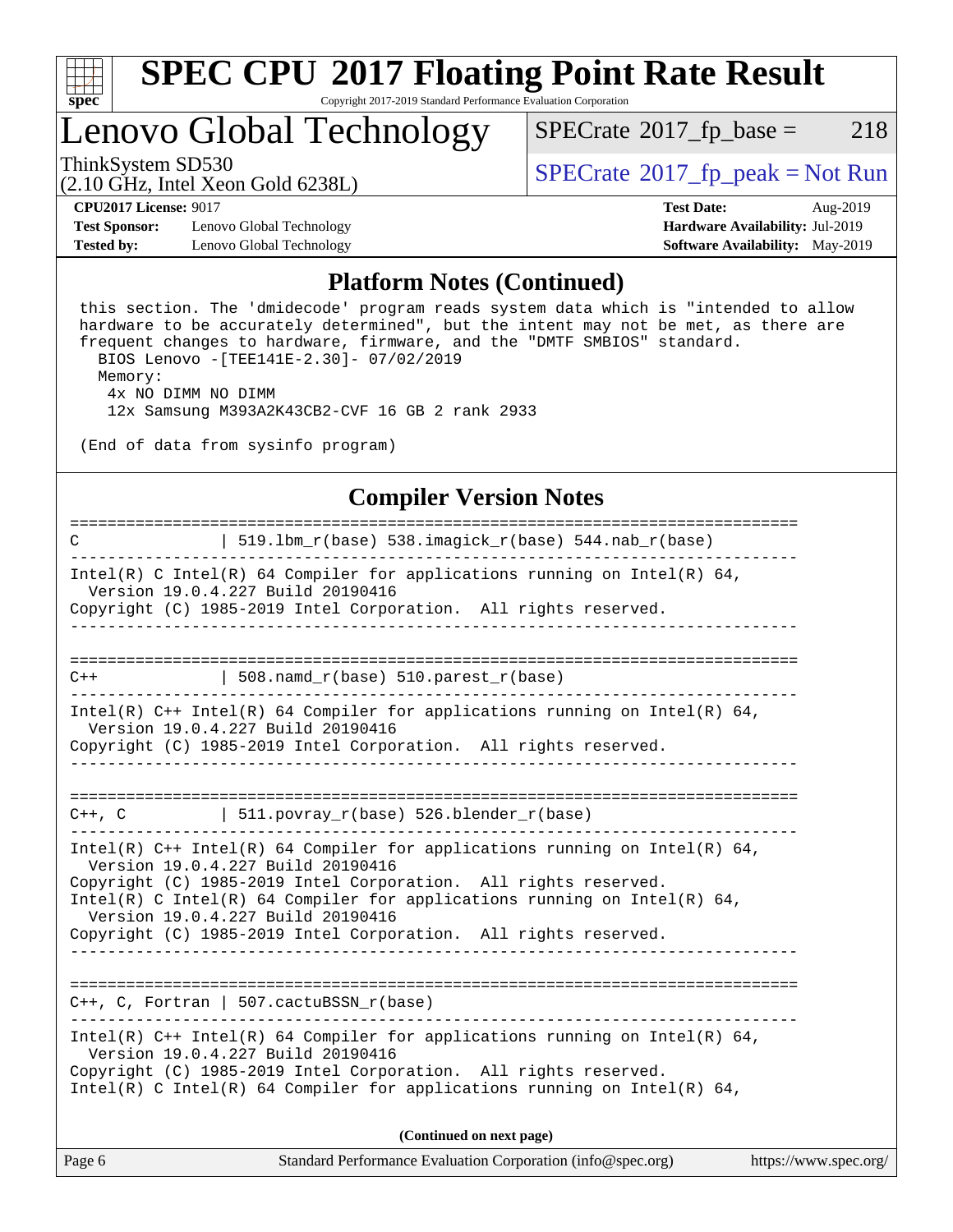

# **[SPEC CPU](http://www.spec.org/auto/cpu2017/Docs/result-fields.html#SPECCPU2017FloatingPointRateResult)[2017 Floating Point Rate Result](http://www.spec.org/auto/cpu2017/Docs/result-fields.html#SPECCPU2017FloatingPointRateResult)**

Copyright 2017-2019 Standard Performance Evaluation Corporation

## Lenovo Global Technology

 $SPECTate@2017_fp\_base = 218$ 

(2.10 GHz, Intel Xeon Gold 6238L)

 $SPECTate@2017<sub>fr</sub> peak = Not Run$ 

**[Test Sponsor:](http://www.spec.org/auto/cpu2017/Docs/result-fields.html#TestSponsor)** Lenovo Global Technology **[Hardware Availability:](http://www.spec.org/auto/cpu2017/Docs/result-fields.html#HardwareAvailability)** Jul-2019 **[Tested by:](http://www.spec.org/auto/cpu2017/Docs/result-fields.html#Testedby)** Lenovo Global Technology **[Software Availability:](http://www.spec.org/auto/cpu2017/Docs/result-fields.html#SoftwareAvailability)** May-2019

**[CPU2017 License:](http://www.spec.org/auto/cpu2017/Docs/result-fields.html#CPU2017License)** 9017 **[Test Date:](http://www.spec.org/auto/cpu2017/Docs/result-fields.html#TestDate)** Aug-2019

### **[Compiler Version Notes \(Continued\)](http://www.spec.org/auto/cpu2017/Docs/result-fields.html#CompilerVersionNotes)**

### **[Base Compiler Invocation](http://www.spec.org/auto/cpu2017/Docs/result-fields.html#BaseCompilerInvocation)**

[C benchmarks](http://www.spec.org/auto/cpu2017/Docs/result-fields.html#Cbenchmarks): [icc -m64 -std=c11](http://www.spec.org/cpu2017/results/res2019q3/cpu2017-20190903-17601.flags.html#user_CCbase_intel_icc_64bit_c11_33ee0cdaae7deeeab2a9725423ba97205ce30f63b9926c2519791662299b76a0318f32ddfffdc46587804de3178b4f9328c46fa7c2b0cd779d7a61945c91cd35)

[C++ benchmarks:](http://www.spec.org/auto/cpu2017/Docs/result-fields.html#CXXbenchmarks) [icpc -m64](http://www.spec.org/cpu2017/results/res2019q3/cpu2017-20190903-17601.flags.html#user_CXXbase_intel_icpc_64bit_4ecb2543ae3f1412ef961e0650ca070fec7b7afdcd6ed48761b84423119d1bf6bdf5cad15b44d48e7256388bc77273b966e5eb805aefd121eb22e9299b2ec9d9)

[Fortran benchmarks](http://www.spec.org/auto/cpu2017/Docs/result-fields.html#Fortranbenchmarks): [ifort -m64](http://www.spec.org/cpu2017/results/res2019q3/cpu2017-20190903-17601.flags.html#user_FCbase_intel_ifort_64bit_24f2bb282fbaeffd6157abe4f878425411749daecae9a33200eee2bee2fe76f3b89351d69a8130dd5949958ce389cf37ff59a95e7a40d588e8d3a57e0c3fd751)

[Benchmarks using both Fortran and C](http://www.spec.org/auto/cpu2017/Docs/result-fields.html#BenchmarksusingbothFortranandC): [ifort -m64](http://www.spec.org/cpu2017/results/res2019q3/cpu2017-20190903-17601.flags.html#user_CC_FCbase_intel_ifort_64bit_24f2bb282fbaeffd6157abe4f878425411749daecae9a33200eee2bee2fe76f3b89351d69a8130dd5949958ce389cf37ff59a95e7a40d588e8d3a57e0c3fd751) [icc -m64 -std=c11](http://www.spec.org/cpu2017/results/res2019q3/cpu2017-20190903-17601.flags.html#user_CC_FCbase_intel_icc_64bit_c11_33ee0cdaae7deeeab2a9725423ba97205ce30f63b9926c2519791662299b76a0318f32ddfffdc46587804de3178b4f9328c46fa7c2b0cd779d7a61945c91cd35)

[Benchmarks using both C and C++](http://www.spec.org/auto/cpu2017/Docs/result-fields.html#BenchmarksusingbothCandCXX): [icpc -m64](http://www.spec.org/cpu2017/results/res2019q3/cpu2017-20190903-17601.flags.html#user_CC_CXXbase_intel_icpc_64bit_4ecb2543ae3f1412ef961e0650ca070fec7b7afdcd6ed48761b84423119d1bf6bdf5cad15b44d48e7256388bc77273b966e5eb805aefd121eb22e9299b2ec9d9) [icc -m64 -std=c11](http://www.spec.org/cpu2017/results/res2019q3/cpu2017-20190903-17601.flags.html#user_CC_CXXbase_intel_icc_64bit_c11_33ee0cdaae7deeeab2a9725423ba97205ce30f63b9926c2519791662299b76a0318f32ddfffdc46587804de3178b4f9328c46fa7c2b0cd779d7a61945c91cd35)

[Benchmarks using Fortran, C, and C++:](http://www.spec.org/auto/cpu2017/Docs/result-fields.html#BenchmarksusingFortranCandCXX) [icpc -m64](http://www.spec.org/cpu2017/results/res2019q3/cpu2017-20190903-17601.flags.html#user_CC_CXX_FCbase_intel_icpc_64bit_4ecb2543ae3f1412ef961e0650ca070fec7b7afdcd6ed48761b84423119d1bf6bdf5cad15b44d48e7256388bc77273b966e5eb805aefd121eb22e9299b2ec9d9) [icc -m64 -std=c11](http://www.spec.org/cpu2017/results/res2019q3/cpu2017-20190903-17601.flags.html#user_CC_CXX_FCbase_intel_icc_64bit_c11_33ee0cdaae7deeeab2a9725423ba97205ce30f63b9926c2519791662299b76a0318f32ddfffdc46587804de3178b4f9328c46fa7c2b0cd779d7a61945c91cd35) [ifort -m64](http://www.spec.org/cpu2017/results/res2019q3/cpu2017-20190903-17601.flags.html#user_CC_CXX_FCbase_intel_ifort_64bit_24f2bb282fbaeffd6157abe4f878425411749daecae9a33200eee2bee2fe76f3b89351d69a8130dd5949958ce389cf37ff59a95e7a40d588e8d3a57e0c3fd751)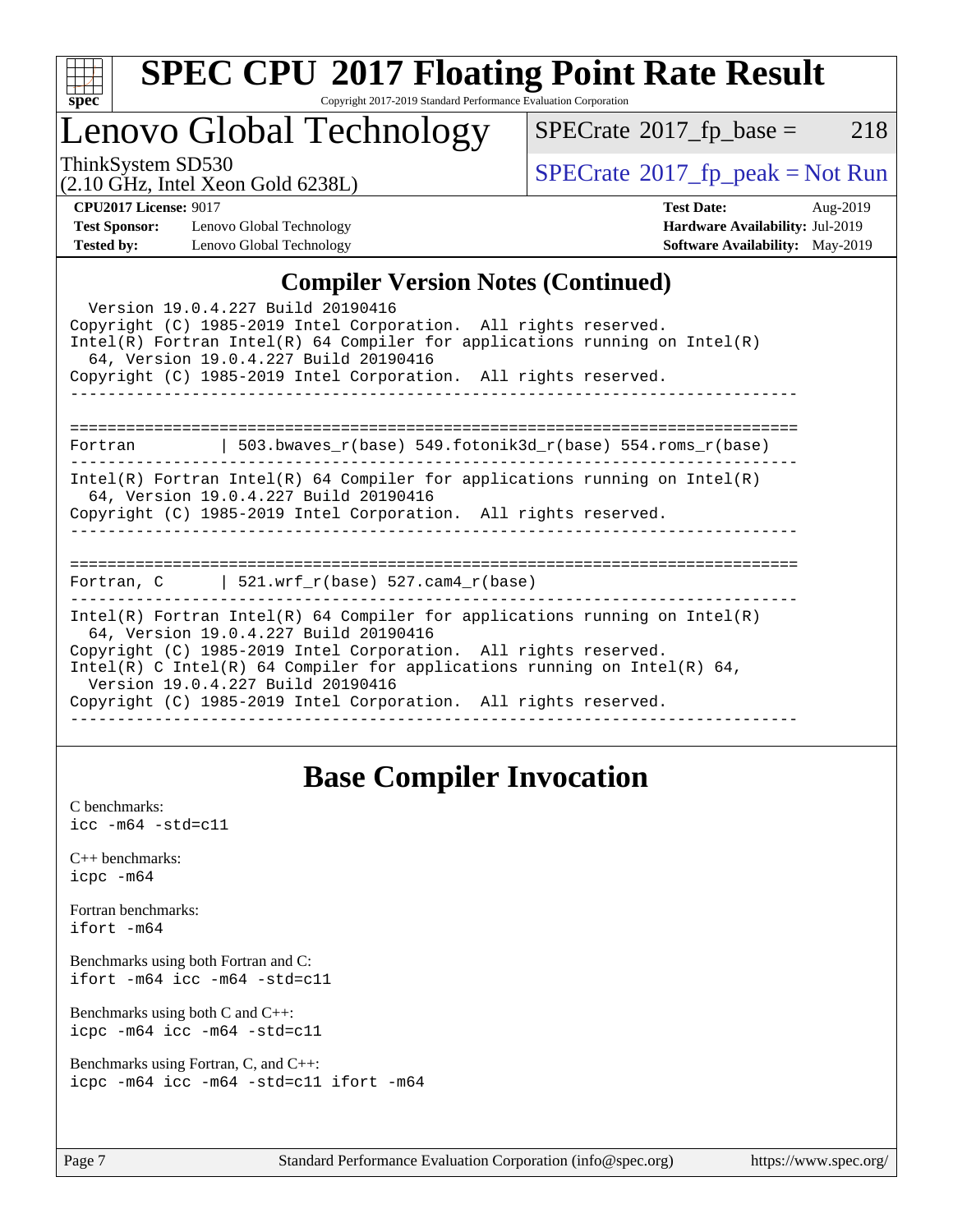

## Lenovo Global Technology

 $SPECTate@2017_fp\_base = 218$ 

(2.10 GHz, Intel Xeon Gold 6238L)

ThinkSystem SD530<br>  $SPECTR_{10}$  [SPECrate](http://www.spec.org/auto/cpu2017/Docs/result-fields.html#SPECrate2017fppeak)®[2017\\_fp\\_peak = N](http://www.spec.org/auto/cpu2017/Docs/result-fields.html#SPECrate2017fppeak)ot Run

**[Test Sponsor:](http://www.spec.org/auto/cpu2017/Docs/result-fields.html#TestSponsor)** Lenovo Global Technology **[Hardware Availability:](http://www.spec.org/auto/cpu2017/Docs/result-fields.html#HardwareAvailability)** Jul-2019 **[Tested by:](http://www.spec.org/auto/cpu2017/Docs/result-fields.html#Testedby)** Lenovo Global Technology **[Software Availability:](http://www.spec.org/auto/cpu2017/Docs/result-fields.html#SoftwareAvailability)** May-2019

**[CPU2017 License:](http://www.spec.org/auto/cpu2017/Docs/result-fields.html#CPU2017License)** 9017 **[Test Date:](http://www.spec.org/auto/cpu2017/Docs/result-fields.html#TestDate)** Aug-2019

### **[Base Portability Flags](http://www.spec.org/auto/cpu2017/Docs/result-fields.html#BasePortabilityFlags)**

 503.bwaves\_r: [-DSPEC\\_LP64](http://www.spec.org/cpu2017/results/res2019q3/cpu2017-20190903-17601.flags.html#suite_basePORTABILITY503_bwaves_r_DSPEC_LP64) 507.cactuBSSN\_r: [-DSPEC\\_LP64](http://www.spec.org/cpu2017/results/res2019q3/cpu2017-20190903-17601.flags.html#suite_basePORTABILITY507_cactuBSSN_r_DSPEC_LP64) 508.namd\_r: [-DSPEC\\_LP64](http://www.spec.org/cpu2017/results/res2019q3/cpu2017-20190903-17601.flags.html#suite_basePORTABILITY508_namd_r_DSPEC_LP64) 510.parest\_r: [-DSPEC\\_LP64](http://www.spec.org/cpu2017/results/res2019q3/cpu2017-20190903-17601.flags.html#suite_basePORTABILITY510_parest_r_DSPEC_LP64) 511.povray\_r: [-DSPEC\\_LP64](http://www.spec.org/cpu2017/results/res2019q3/cpu2017-20190903-17601.flags.html#suite_basePORTABILITY511_povray_r_DSPEC_LP64) 519.lbm\_r: [-DSPEC\\_LP64](http://www.spec.org/cpu2017/results/res2019q3/cpu2017-20190903-17601.flags.html#suite_basePORTABILITY519_lbm_r_DSPEC_LP64) 521.wrf\_r: [-DSPEC\\_LP64](http://www.spec.org/cpu2017/results/res2019q3/cpu2017-20190903-17601.flags.html#suite_basePORTABILITY521_wrf_r_DSPEC_LP64) [-DSPEC\\_CASE\\_FLAG](http://www.spec.org/cpu2017/results/res2019q3/cpu2017-20190903-17601.flags.html#b521.wrf_r_baseCPORTABILITY_DSPEC_CASE_FLAG) [-convert big\\_endian](http://www.spec.org/cpu2017/results/res2019q3/cpu2017-20190903-17601.flags.html#user_baseFPORTABILITY521_wrf_r_convert_big_endian_c3194028bc08c63ac5d04de18c48ce6d347e4e562e8892b8bdbdc0214820426deb8554edfa529a3fb25a586e65a3d812c835984020483e7e73212c4d31a38223) 526.blender\_r: [-DSPEC\\_LP64](http://www.spec.org/cpu2017/results/res2019q3/cpu2017-20190903-17601.flags.html#suite_basePORTABILITY526_blender_r_DSPEC_LP64) [-DSPEC\\_LINUX](http://www.spec.org/cpu2017/results/res2019q3/cpu2017-20190903-17601.flags.html#b526.blender_r_baseCPORTABILITY_DSPEC_LINUX) [-funsigned-char](http://www.spec.org/cpu2017/results/res2019q3/cpu2017-20190903-17601.flags.html#user_baseCPORTABILITY526_blender_r_force_uchar_40c60f00ab013830e2dd6774aeded3ff59883ba5a1fc5fc14077f794d777847726e2a5858cbc7672e36e1b067e7e5c1d9a74f7176df07886a243d7cc18edfe67) 527.cam4\_r: [-DSPEC\\_LP64](http://www.spec.org/cpu2017/results/res2019q3/cpu2017-20190903-17601.flags.html#suite_basePORTABILITY527_cam4_r_DSPEC_LP64) [-DSPEC\\_CASE\\_FLAG](http://www.spec.org/cpu2017/results/res2019q3/cpu2017-20190903-17601.flags.html#b527.cam4_r_baseCPORTABILITY_DSPEC_CASE_FLAG) 538.imagick\_r: [-DSPEC\\_LP64](http://www.spec.org/cpu2017/results/res2019q3/cpu2017-20190903-17601.flags.html#suite_basePORTABILITY538_imagick_r_DSPEC_LP64) 544.nab\_r: [-DSPEC\\_LP64](http://www.spec.org/cpu2017/results/res2019q3/cpu2017-20190903-17601.flags.html#suite_basePORTABILITY544_nab_r_DSPEC_LP64) 549.fotonik3d\_r: [-DSPEC\\_LP64](http://www.spec.org/cpu2017/results/res2019q3/cpu2017-20190903-17601.flags.html#suite_basePORTABILITY549_fotonik3d_r_DSPEC_LP64) 554.roms\_r: [-DSPEC\\_LP64](http://www.spec.org/cpu2017/results/res2019q3/cpu2017-20190903-17601.flags.html#suite_basePORTABILITY554_roms_r_DSPEC_LP64)

**[Base Optimization Flags](http://www.spec.org/auto/cpu2017/Docs/result-fields.html#BaseOptimizationFlags)**

[C benchmarks](http://www.spec.org/auto/cpu2017/Docs/result-fields.html#Cbenchmarks):

[-xCORE-AVX512](http://www.spec.org/cpu2017/results/res2019q3/cpu2017-20190903-17601.flags.html#user_CCbase_f-xCORE-AVX512) [-ipo](http://www.spec.org/cpu2017/results/res2019q3/cpu2017-20190903-17601.flags.html#user_CCbase_f-ipo) [-O3](http://www.spec.org/cpu2017/results/res2019q3/cpu2017-20190903-17601.flags.html#user_CCbase_f-O3) [-no-prec-div](http://www.spec.org/cpu2017/results/res2019q3/cpu2017-20190903-17601.flags.html#user_CCbase_f-no-prec-div) [-qopt-prefetch](http://www.spec.org/cpu2017/results/res2019q3/cpu2017-20190903-17601.flags.html#user_CCbase_f-qopt-prefetch) [-ffinite-math-only](http://www.spec.org/cpu2017/results/res2019q3/cpu2017-20190903-17601.flags.html#user_CCbase_f_finite_math_only_cb91587bd2077682c4b38af759c288ed7c732db004271a9512da14a4f8007909a5f1427ecbf1a0fb78ff2a814402c6114ac565ca162485bbcae155b5e4258871) [-qopt-mem-layout-trans=4](http://www.spec.org/cpu2017/results/res2019q3/cpu2017-20190903-17601.flags.html#user_CCbase_f-qopt-mem-layout-trans_fa39e755916c150a61361b7846f310bcdf6f04e385ef281cadf3647acec3f0ae266d1a1d22d972a7087a248fd4e6ca390a3634700869573d231a252c784941a8)

[C++ benchmarks:](http://www.spec.org/auto/cpu2017/Docs/result-fields.html#CXXbenchmarks)

[-xCORE-AVX512](http://www.spec.org/cpu2017/results/res2019q3/cpu2017-20190903-17601.flags.html#user_CXXbase_f-xCORE-AVX512) [-ipo](http://www.spec.org/cpu2017/results/res2019q3/cpu2017-20190903-17601.flags.html#user_CXXbase_f-ipo) [-O3](http://www.spec.org/cpu2017/results/res2019q3/cpu2017-20190903-17601.flags.html#user_CXXbase_f-O3) [-no-prec-div](http://www.spec.org/cpu2017/results/res2019q3/cpu2017-20190903-17601.flags.html#user_CXXbase_f-no-prec-div) [-qopt-prefetch](http://www.spec.org/cpu2017/results/res2019q3/cpu2017-20190903-17601.flags.html#user_CXXbase_f-qopt-prefetch) [-ffinite-math-only](http://www.spec.org/cpu2017/results/res2019q3/cpu2017-20190903-17601.flags.html#user_CXXbase_f_finite_math_only_cb91587bd2077682c4b38af759c288ed7c732db004271a9512da14a4f8007909a5f1427ecbf1a0fb78ff2a814402c6114ac565ca162485bbcae155b5e4258871) [-qopt-mem-layout-trans=4](http://www.spec.org/cpu2017/results/res2019q3/cpu2017-20190903-17601.flags.html#user_CXXbase_f-qopt-mem-layout-trans_fa39e755916c150a61361b7846f310bcdf6f04e385ef281cadf3647acec3f0ae266d1a1d22d972a7087a248fd4e6ca390a3634700869573d231a252c784941a8)

[Fortran benchmarks](http://www.spec.org/auto/cpu2017/Docs/result-fields.html#Fortranbenchmarks):

```
-xCORE-AVX512 -ipo -O3 -no-prec-div -qopt-prefetch
-ffinite-math-only -qopt-mem-layout-trans=4 -auto
-nostandard-realloc-lhs -align array32byte
```
[Benchmarks using both Fortran and C](http://www.spec.org/auto/cpu2017/Docs/result-fields.html#BenchmarksusingbothFortranandC):

```
-xCORE-AVX512 -ipo -O3 -no-prec-div -qopt-prefetch
-ffinite-math-only -qopt-mem-layout-trans=4 -auto
-nostandard-realloc-lhs -align array32byte
```
[Benchmarks using both C and C++](http://www.spec.org/auto/cpu2017/Docs/result-fields.html#BenchmarksusingbothCandCXX):

```
-xCORE-AVX512 -ipo -O3 -no-prec-div -qopt-prefetch
-ffinite-math-only -qopt-mem-layout-trans=4
```
[Benchmarks using Fortran, C, and C++:](http://www.spec.org/auto/cpu2017/Docs/result-fields.html#BenchmarksusingFortranCandCXX)

```
-xCORE-AVX512 -ipo -O3 -no-prec-div -qopt-prefetch
-ffinite-math-only -qopt-mem-layout-trans=4 -auto
-nostandard-realloc-lhs -align array32byte
```